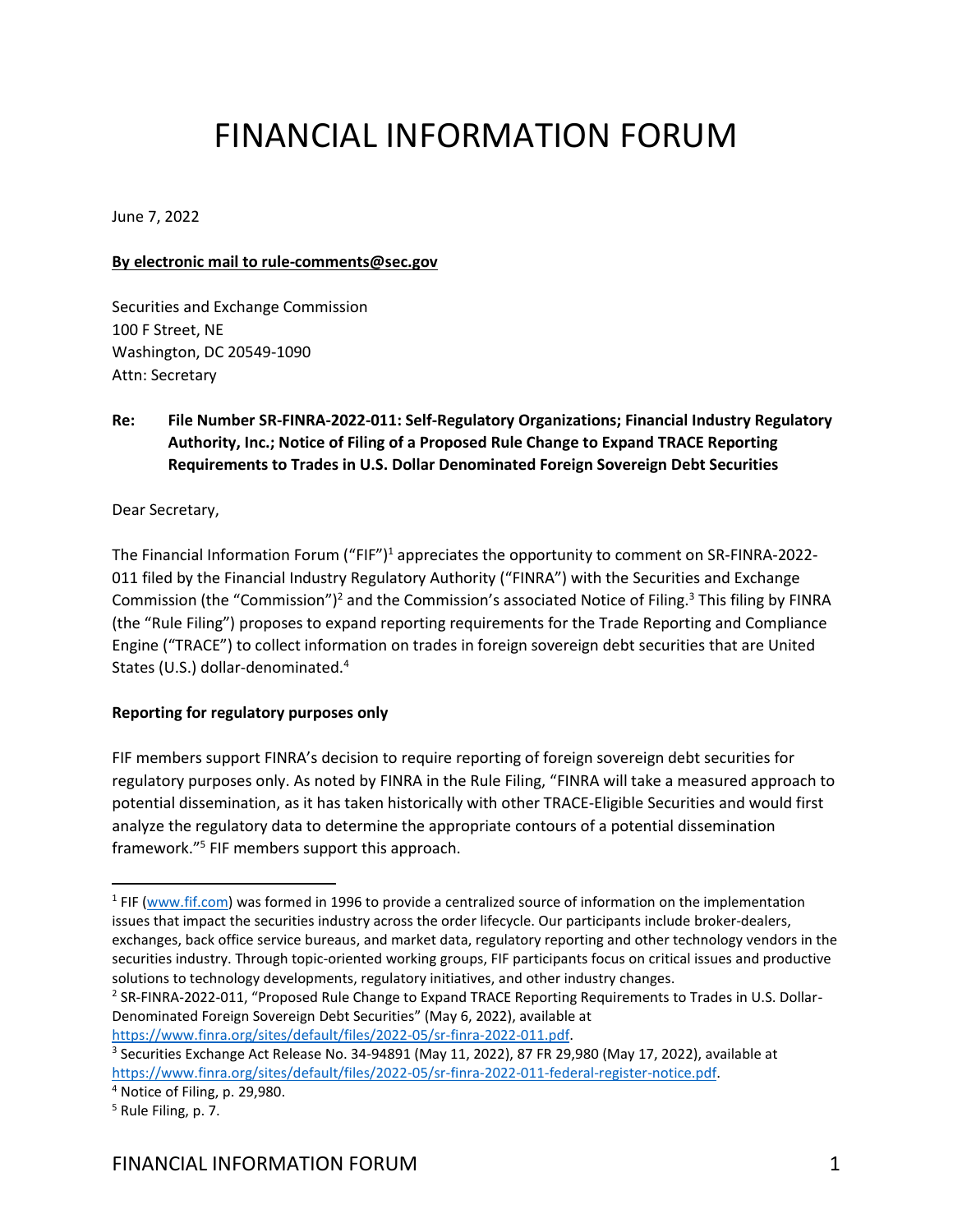## **Same-day and T+1 reporting**

In the Rule Filing, FINRA proposes same-day reporting for foreign sovereign debt securities, with T+1 reporting permitted for trades executed after 5 pm Eastern Time. FINRA provides in the Rule Filing that "the same-day reporting requirement as opposed to a shorter reporting timeframe is appropriate because trades in U.S. dollar-denominated foreign sovereign debt securities would be reported for regulatory purposes only."<sup>6</sup> FIF members agree with this approach. As discussed below, the ability of reporting firms to meet these reporting timelines is dependent upon FINRA accepting automated submission of an ISIN on the FINRA TRACE New Issue Form as an alternative to a CUSIP or CINS identifier.

Some firms have identified certain scenarios where a trade in a U.S. dollar-denominated foreign debt security is executed by a U.S. firm through an overseas affiliate prior to 5 pm Eastern Time and cannot be reported until T+1. Accordingly, FIF members propose that T+1 reporting should be permitted for trades executed prior to 5 pm Eastern Time if they are executed outside the U.S or involve a foreign counterparty.

## **Leveraging the TRACE reporting system for corporate and agency debt**

FINRA currently makes available three separate TRACE reporting systems for fixed income securities, as follows:

- Corporate and agency debt
- Securitized products
- US Treasury securities.

The Rule Filing provides that "… members no longer would be required to distinguish between foreign sovereign debt and foreign private issuer debt for purposes of TRACE reporting."<sup>7</sup> FIF members interpret this sentence to mean that FINRA will leverage the existing reporting system for corporate and agency debt for reporting transactions in foreign sovereign debt securities. FIF members support this approach and appreciate that FINRA has taken into consideration prior feedback from industry members on this point. With the approach that industry members understand FINRA to be adopting, firms will be able to leverage existing infrastructure, which will reduce the time and cost for firms to implement TRACE reporting for foreign sovereign bonds. While FIF members interpret the Rule Filing to mean that FINRA will be leveraging the corporate and agencies TRACE reporting system for the reporting of foreign sovereign bonds, FIF members request that FINRA expressly confirm this understanding.

<sup>6</sup> Rule Filing, p. 7.

<sup>7</sup> Rule Filing, p. 6.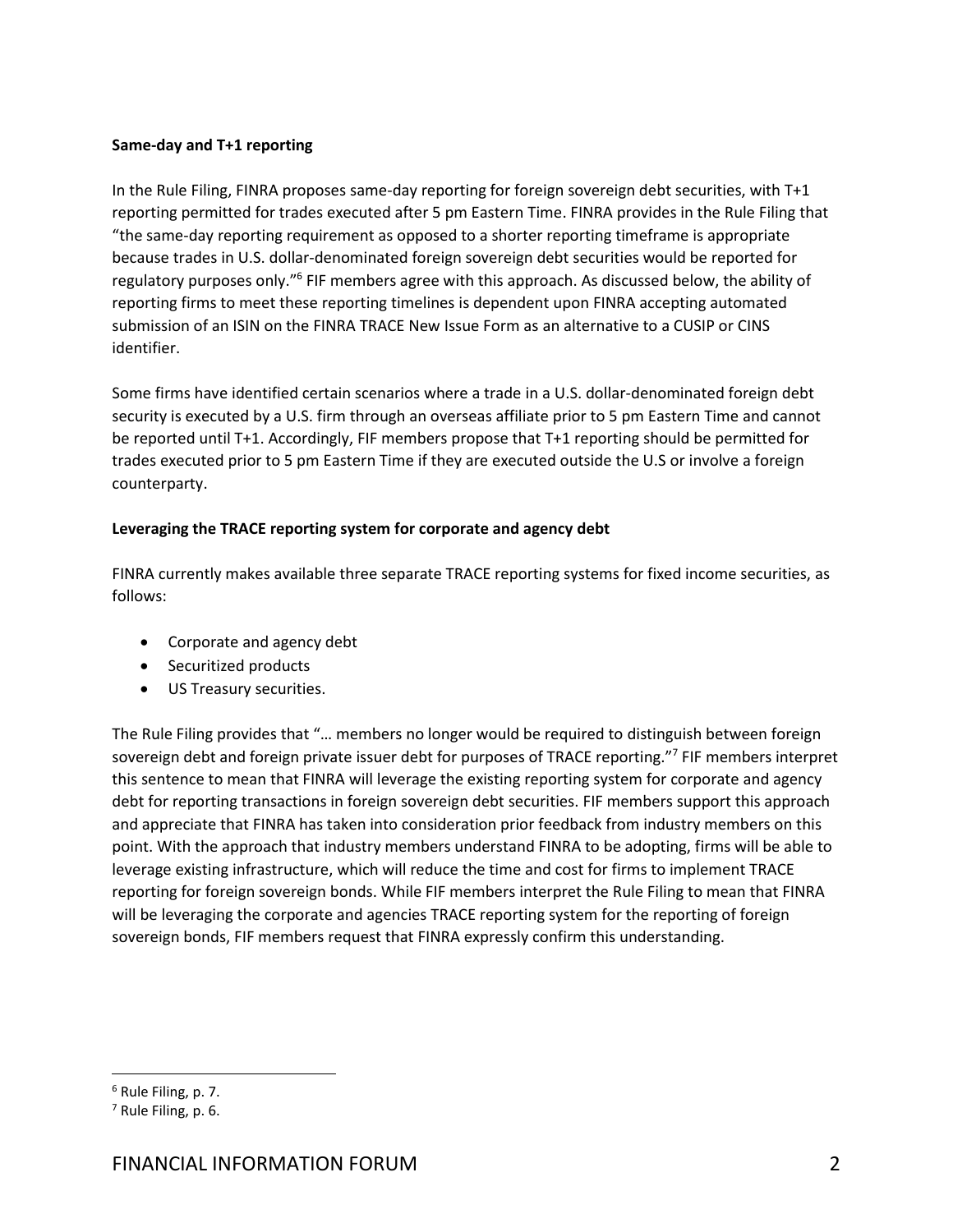## **Security identifiers**

In many cases a foreign sovereign debt security, especially new issues, will not have a CUSIP or CINS number and will instead have an ISIN. FINRA provides as follows in the Rule Filing: "[T]o facilitate trade reporting of U.S. dollar-denominated foreign sovereign debt, where a CUSIP or CINS is not available, FINRA intends to permit members to report using a FINRA-assigned symbol that corresponds to the security's other identifier(s) (e.g., the FINRA-assigned symbol would be associated with the ISIN on the Security Master List)."<sup>8</sup> FIF members agree that the TRACE system should support firms obtaining a FINRA-assigned symbol based on an ISIN. FIF members note that this is currently permitted for other TRACE-reportable securities.

FIF members also consider it important for FINRA to take two additional steps. First, FINRA should expand the set of allowable standard identifiers that can be reported to TRACE to include ISINs. Specifically, tags such as Tag 22 (Instrument/SecurityIDSource) and Tag 48 (Instrument/SecurityID) should be expanded to allow for reporting ISINs directly to TRACE. Broker-dealer systems are highly automated. There is currently a delay in the dissemination of FINRA-assigned identifiers to ingest into those systems. This creates a challenge for firms in reporting to TRACE on a timely basis when the FINRA-assigned identifier is the only available identifier. Accordingly, FINRA should expand the set of allowable identifiers that can be used to identify a security on a TRACE report to include ISINs.

Second, FINRA should update the New Issue Form to accept and process a form submitted via the website if a firm provides an ISIN, rather than a CUSIP or CINS, for a security. The current web-based New Issue Form that FINRA makes available allows firms to optionally report an ISIN, but the form requires that a firm also include the security's CUSIP or CINS. Currently, if a firm wants to request a TRACE symbol based on an ISIN or other identifier that is not a CUSIP or CINS, the firm must email FINRA with this request. This manual process can result in delays in the assignment of a FINRA identifier. Considering that there will likely be a significant number of foreign sovereign debt securities that do not have a CUSIP or CINS, FINRA should automate and expedite the procedure for firms to request and obtain a FINRA-assigned symbol based on an ISIN. Therefore, as noted in the first sentence of this paragraph, FINRA should update the New Issue Form such that FINRA will accept and process a form submitted via the website if a firm provides an ISIN, rather than a CUSIP or CINS, for a security.

# **Financial Instrument Global Identifier**

Some FIF members also recommend that FINRA add the Financial Instrument Global Identifier ("FIGI")<sup>9</sup> as an approved identifier for TRACE reporting.<sup>10</sup> Specifically, tags such as Tag 22

<sup>8</sup> Rule Filing, p. 8.

<sup>&</sup>lt;sup>9</sup> The Financial Instrument Global Identifier ("FIGI") is open-source and a US X9 national standard issued under the guidelines of the Object Management Group.

<sup>&</sup>lt;sup>10</sup> Expanding the set of security identifiers for regulatory reporting is consistent with other recent proposals from the Securities and Exchange Commission. Examples include:

<sup>-</sup> SEC Release No. 34-93784; File No. S7-32-10, "Prohibition Against Fraud, Manipulation, or Deception in Connection with Security-Based Swaps; Prohibition against Undue Influence over Chief Compliance Officers; Position Reporting of Large Security-Based Swap Positions" at 84 proposes that Security-Based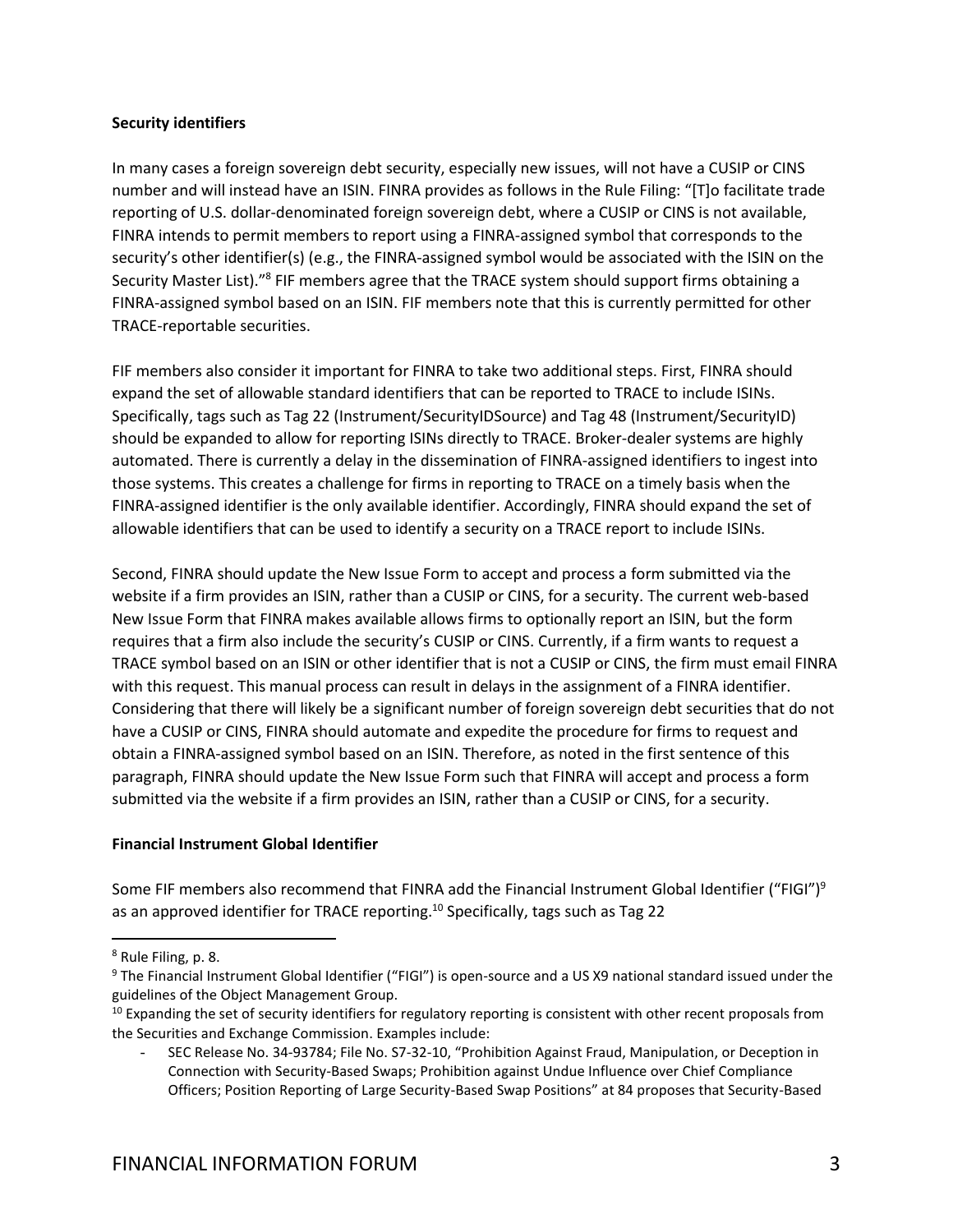(Instrument/SecurityIDSource) and Tag 48 (Instrument/SecurityID) should be expanded to allow for reporting FIGIs directly to TRACE. FIGIs are currently included in the various TRACE trade dissemination reports and the Trace Master list, and it would thus be appropriate also to include FIGIs in the TRACE trade reports. These FIF members also support updating the FINRA New Issue Form to include FIGIs and recommend that FINRA should accept and process a New Issue Form if the requesting firm provides a FIGI, rather than a CUSIP, CINS or ISIN.

# **Schedule B-eligible issuers**

The Rule Filing provides that the TRACE reporting requirements for transactions in foreign sovereign debt securities will apply to transactions in debt of Schedule B-eligible issuers.<sup>11</sup> Law firms that represent Schedule B issuers in connection with their US debt offerings have consistently noted that the applicability of Schedule B for specific issuers is often unclear. This determination often involves a facts and circumstances analysis, with consideration given to whether there is a sovereign guarantee or equivalent sovereign credit support of the issuer's securities, whether the issuer serves a governmental purpose, the level of sovereign ownership or control of the issuer, and other factors that involve a level of subjectivity.<sup>12</sup> Given the high degree of subjectivity that applies to classifying a wide range of issuers, there are currently many similar issuers that are classified differently depending upon the positions taken by the respective underwriters. Appendix 1 provides examples of issuers that are not classified consistently.

Currently, FINRA primarily relies upon the underwriter to determine whether an issuer is a private issuer, in which case the issuer's bonds are subject to TRACE reporting, or a sovereign issuer, in which

Swap Positions can include FIGI as the identifier of each underlying equity security, if applicable. https://www.sec.gov/rules/proposed/2021/34-93784.pdf.

<sup>-</sup> SEC Release No. 34-94313; File No. S7-08-22 , "Short Position and Short Activity Reporting by Institutional Investment Managers" at 27 proposes that "In Column 6, a Manager shall enter the twelve (12) character, alphanumeric Financial Instrument Global Identifier ("FIGI") of the equity security for which information is being reported, if a FIGI has been assigned. Like CUSIP, FIGI provides a methodology for identifying securities."

<sup>-</sup> SEC Release No. 34-93613; File No. S7-18-21, "Reporting of Securities Loans" at 45 proposes the data elements in the report include "(1) the legal name of the security issuer, and the Legal Entity Identifier ("LEI") of the issuer, if the issuer has an active LEI; (2) the ticker symbol, ISIN, CUSIP, or FIGI of the security, if assigned, or other identifier; (3) the date the loan was effected; (4) the time the loan was effected; and (5) for a loan executed on a platform or venue, the name of the platform or venue where executed."

<sup>-</sup> SEC Release Nos. 34-93518; IA-5903; IC-34415; File No. S7-15-21, "Electronic Submission of Applications for Orders under the Advisers Act and the Investment Company Act, Confidential Treatment Requests for Filings on Form 13F, and Form ADV-NR; Amendments to Form 13F" at 38 proposes to allow managers to provide other identifiers such as a Financial Instrument Global Identifier (FIGI) for each security.

<sup>&</sup>lt;sup>11</sup> Rule Filing, p. 6.

<sup>&</sup>lt;sup>12</sup> Morrison Foerster, "Considerations for Foreign Banks Financing in the United States, 2019 Update", *International Financial Law Review*, available a[t https://media2.mofo.com/documents/190400-considerations](https://media2.mofo.com/documents/190400-considerations-foreign-banks-financing.pdf)[foreign-banks-financing.pdf,](https://media2.mofo.com/documents/190400-considerations-foreign-banks-financing.pdf) pp. 112-113. Latham & Watkins, "Hail, Hail Freedonia: Frequently Asked Questions About SEC Registration on Schedule B by Foreign Governments" (April 26, 2017), available at [https://www.lw.com/thoughtLeadership/hail-hail-freedonia-frequently-asked-questions-SEC-registration](https://www.lw.com/thoughtLeadership/hail-hail-freedonia-frequently-asked-questions-SEC-registration-schedule-B-sovereign-issuers)[schedule-B-sovereign-issuers,](https://www.lw.com/thoughtLeadership/hail-hail-freedonia-frequently-asked-questions-SEC-registration-schedule-B-sovereign-issuers) pp. 3 and 8.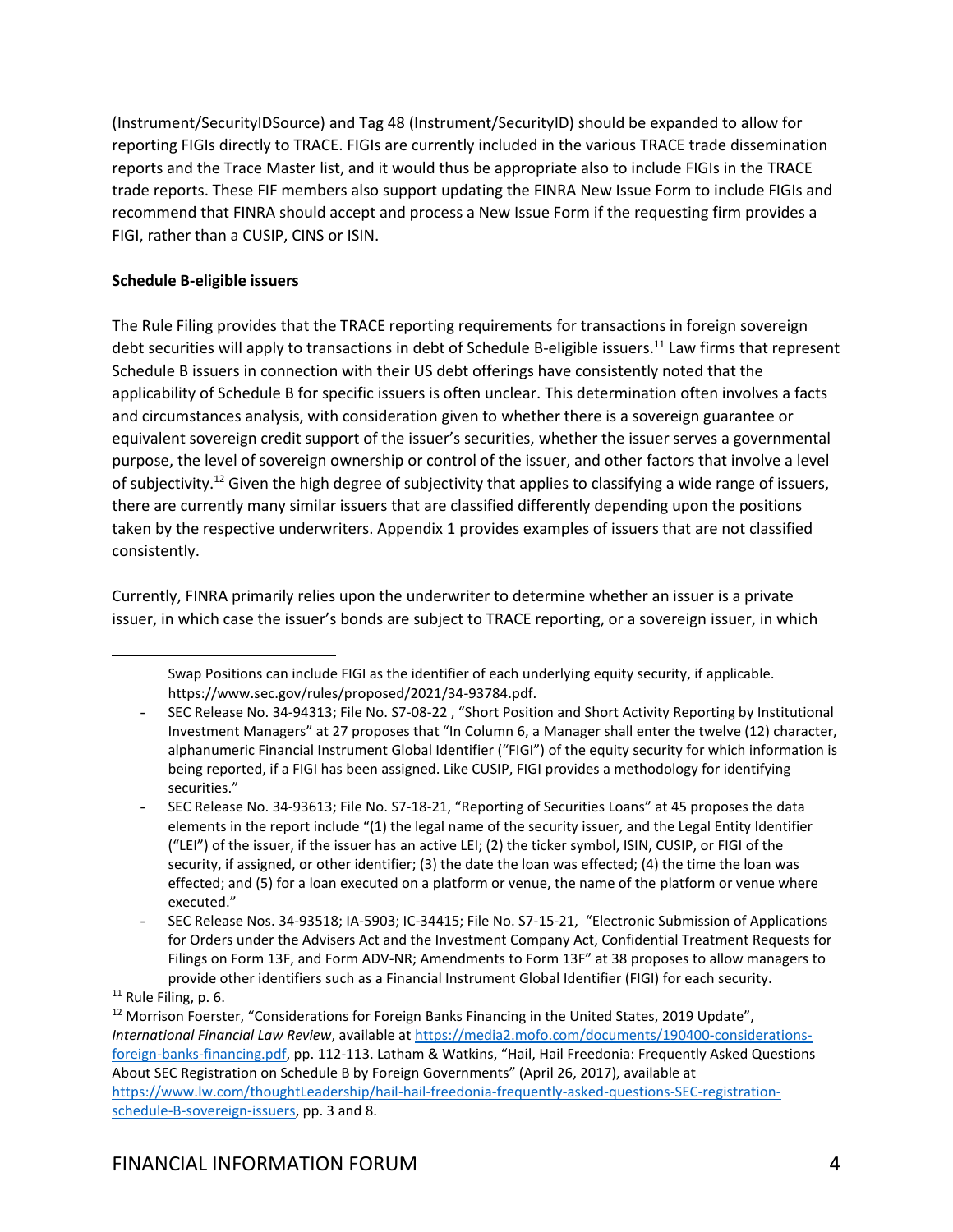case the issuer's bond are not subject to TRACE reporting. FIF agrees with this approach, as determining whether any individual debt security qualifies as a foreign sovereign debt security is subjective and relies upon facts and circumstances that trading firms often do not possess. The underwriter is most likely to be privy to the individual issuer's situation. While underwriters have knowledge of an individual issuer's situation, given the lack of clarity as to which issuers qualify under Schedule B, it is important for FINRA to provide objective criteria that can be readily applied to assist underwriters in determining how an issuer should be classified.

In cases when the underwriter of a foreign sovereign is not available, given the subjectivity of determining whether any individual debt security qualifies as a foreign sovereign debt security, FIF members believe that FINRA should make this determination. In the Rule Filing, FINRA reports on the number of outstanding U.S. dollar-denominated foreign sovereign debt and supranational securities, which means that FINRA has made a determination as to how these securities should be classified.<sup>13</sup> Furthermore, it is inefficient for trading firms to make this determination. As multiple firms are trading the same bond and the decision is highly subjective, it is unlikely that all firms will come to the same conclusion.

If trading firms are required to include this categorization on the New Issue Form, FIF recommends that FINRA accept the trading firm's categorization on the New Issue Form and amend the issuer's bond status as needed. If FINRA intends to review the trading firm's classification on the New Issue Form prior to adding the bond to the TRACE security master, FINRA should make this determination on an expedited basis. As noted above, to the extent that a firm is required to categorize an issuer, it is important for FINRA to provide objective criteria that can be readily applied to assist reporting firms in determining how an issuer should be classified. One possible approach would be to classify any issuer that has a corporate structure as a corporate issuer, regardless of whether it has government ownership or purpose.

FIF further requests that FINRA provide written guidance to industry members as to the steps an industry member should take if the industry member disagrees with the current classification of a bond as a foreign sovereign or private bond or believes that the bond's classification should be changed based on a change in circumstances.

# **Currently outstanding foreign sovereign debt securities**

According to the Rule Filing, as of December 31, 2021 there were approximately 2,400 outstanding U.S. dollar-denominated foreign sovereign debt securities and approximately 3,414 U.S. dollar-denominated supranational securities.<sup>14</sup> FIF members recommend that FINRA include these securities in the TRACE security master flagged as foreign sovereign debt securities. This should be done prior to the date that foreign sovereign debt securities first become reportable to TRACE and sufficiently in advance of that date so that firms have a reasonable time period for testing. This approach is consistent with prior actions by FINRA. For example, when FINRA introduced reporting of securitized products, FINRA added

<sup>&</sup>lt;sup>13</sup> Rule Filing, pp. 30 and 32.

<sup>&</sup>lt;sup>14</sup> Rule Filing, pp. 30 and 32.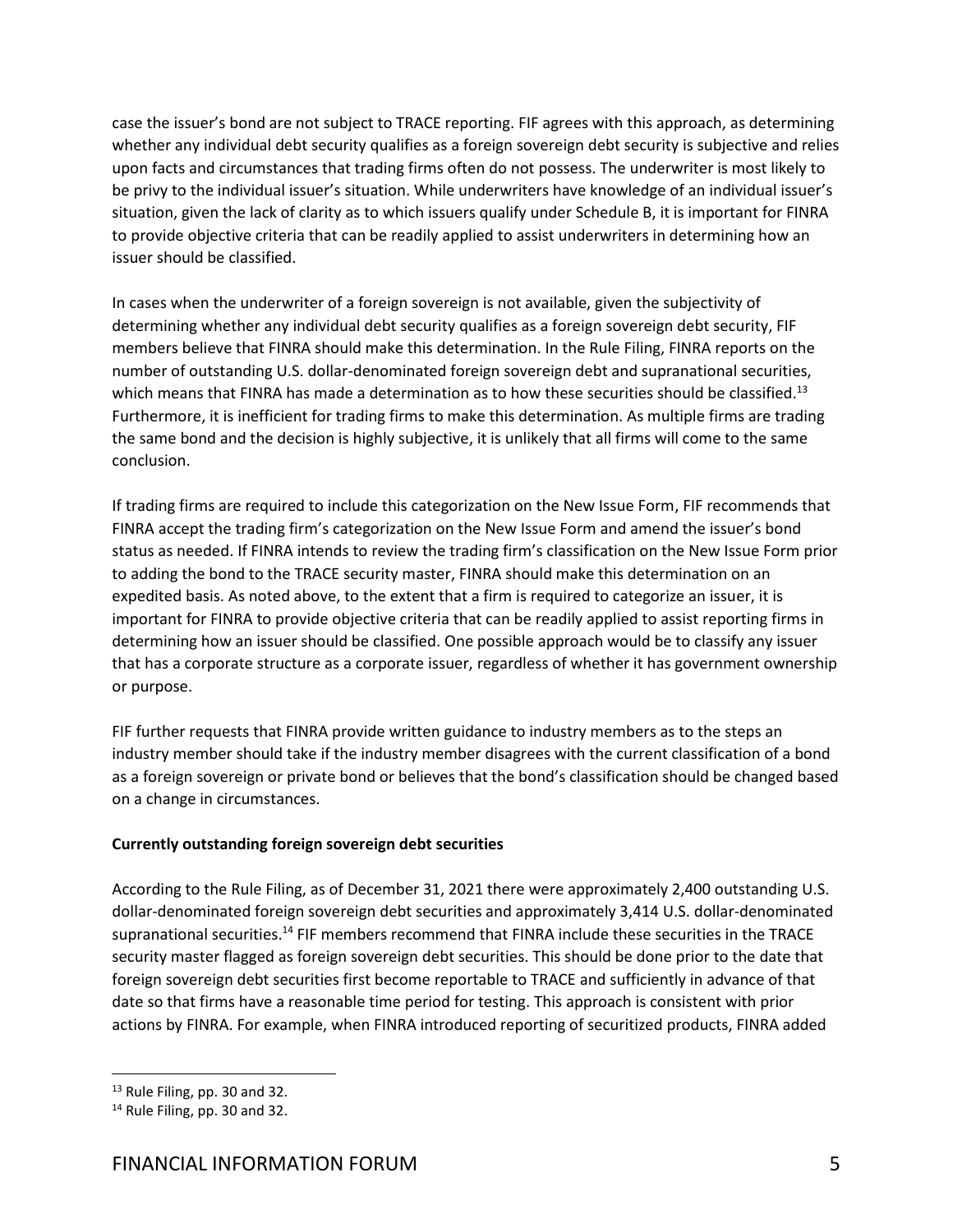these securities to the TRACE security master prior to the date on which securitized products first became reportable to TRACE.

## **Bonds that are reclassified by FINRA**

FIF members request confirmation that if FINRA reclassifies a bond from private to sovereign or from sovereign to private (including in response to information provided by an industry member), firms would not be required to cancel and resubmit transactions in that bond that were executed prior to the reclassification by FINRA. These types of retroactive corrections would be very challenging for firms to implement since firm reporting systems are often explicitly designed to prevent resubmitting duplicate reports.

Since this would likely significantly delay implementation and increase costs on the firm side, if reclassification of a bond is required, any updates and any associated dissemination of transactionrelated data should be handled by FINRA using the already submitted reports.

# **Nominal vs. trade currency**

FIF members feel that whether a bond is a foreign sovereign bond should be based on the nature of the security rather than a specific transaction. A security can be denominated in one currency (sometimes referred to as the "nominal currency"), and a trade in that security can be executed in a different currency (sometimes referred to as the "trade currency"). The nominal currency is the currency in which a bond is originally issued. FIF members request that FINRA issue an FAQ confirming that "United States (U.S.) dollar-denominated" is based on nominal currency and not trade currency.

FIF members further request guidance as to how a firm should report a transaction in a foreign sovereign bond that has a nominal currency of U.S. dollars where the transaction is executed in a foreign currency. This should include additional guidance for firms on how to perform the currency conversion when reporting the transaction price.

## **Report cards**

FIF members request guidance as to whether FINRA will issue separate report cards for reporting in foreign sovereign bonds or whether any of the current report cards (for example, the report cards for corporate bonds) will be updated to include reporting for foreign sovereign bonds. FIF members expect that for a period of time the error rates for foreign sovereign bonds will be higher than the error rates for other TRACE-reportable securities as it is common to have higher error rates for newly-introduced reporting requirements.

# **Foreign municipal securities**

FIF members request clarification that foreign municipal securities would become reportable to TRACE and would not be reportable to any reporting system operated by the Municipal Securities Rulemaking Board.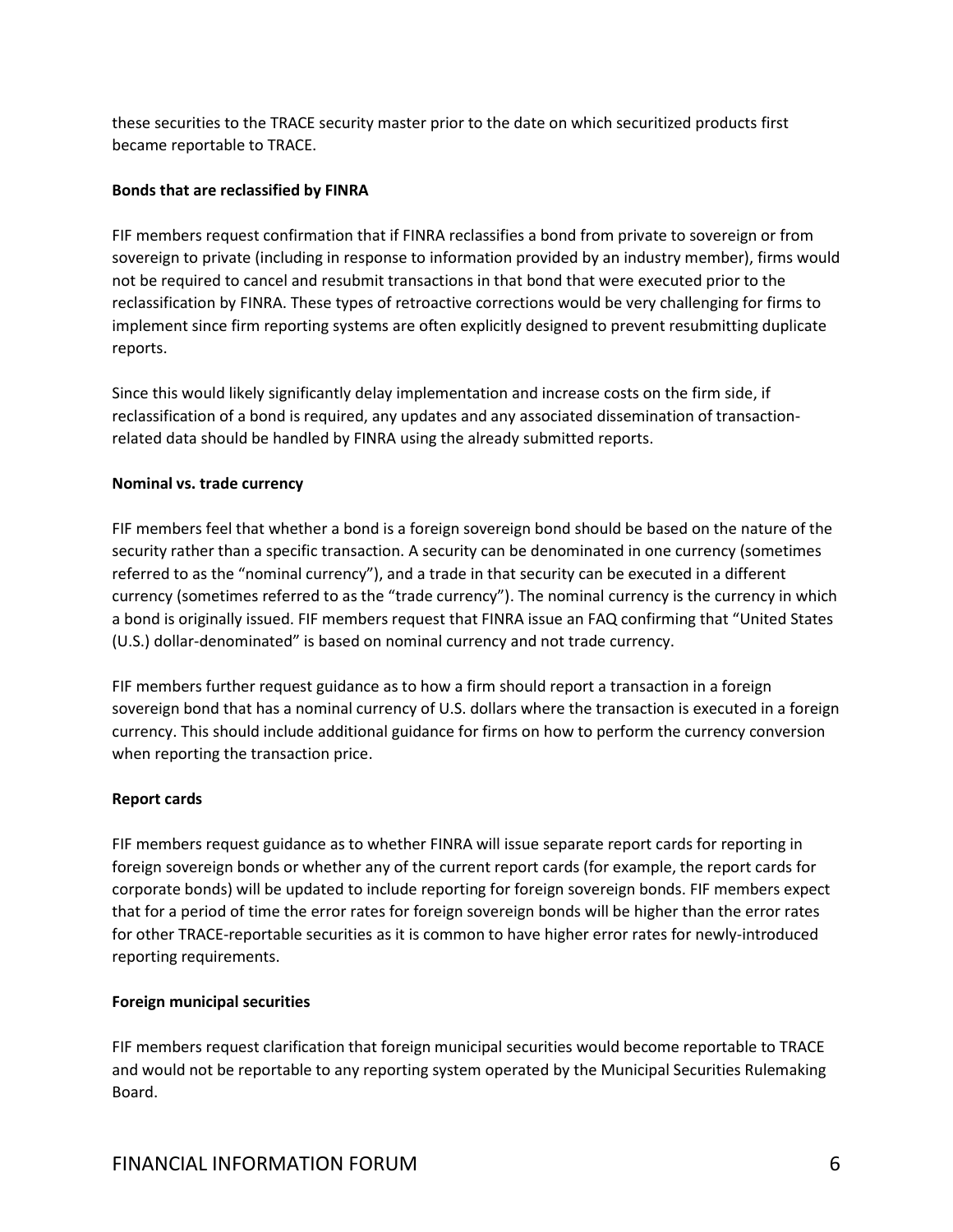## **FINRA trade surveillance**

FIF members note that trading in the U.S. might represent only a small percentage of the overall trading in certain U.S. dollar-denominated foreign sovereign debt securities. For these securities, FINRA will need to look to other sources, such as foreign reporting systems and foreign regulators, for a more comprehensive view of overall trading activity.

## **Implementation timeframe**

It is important to ensure that industry members will have sufficient time to properly implement the planned reporting changes. Any timetable should run from the date that FINRA publishes technical specifications and interpretive FAQs.

\* \* \* \* \*

FIF appreciates the opportunity to comment on SR-FINRA-2022-011. If you would like clarification on any of the items discussed in this letter or would like to discuss further, please contact me at [howard.meyerson@fif.com.](mailto:howard.meyerson@fif.com)

Very truly yours,

/s/ Howard Meyerson

Howard Meyerson Managing Director, Financial Information Forum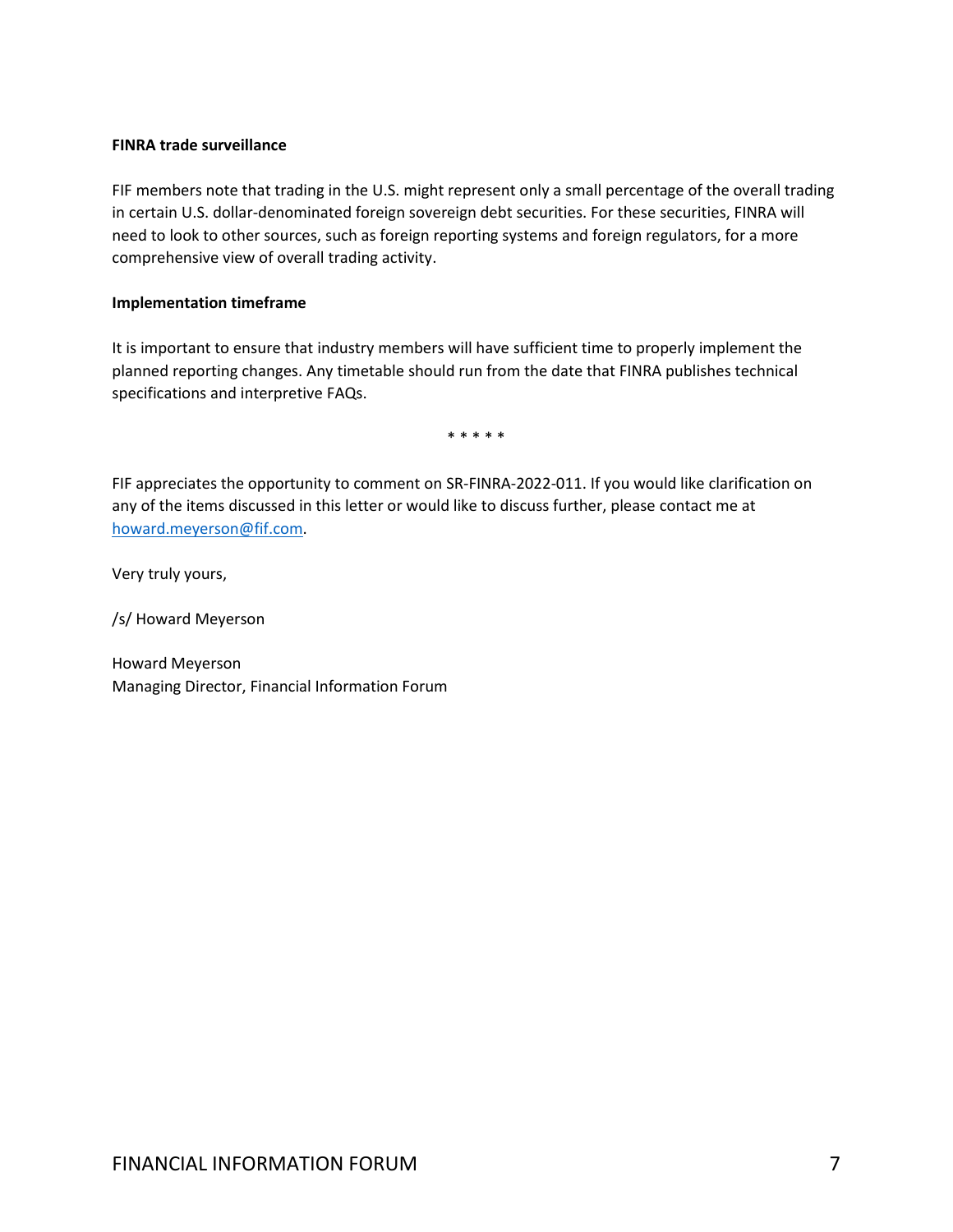## **Appendix A**

## **Currently treated as foreign private company (reportable)**

#### XS2468421248

Istanbul Buyuksehir Belediyesi (Istanbul Metropolitan Municipality) is the state institution responsible for municipal affairs of the province of Istanbul, Turkey and provides emergency and social services, libraries and museums, investment and financial services, licensing and transportation services.

## XS2180643889

Nederlandse Waterschapsbank is a fully state-owned bank established to lend money to Dutch Water boards and provides funding to water boards and other government programs. Only the Dutch state and local entities may be shareholders in the bank.

US29245JAM45 - compare with Uzbekneftegaz Jsc / Nogaholding Sukuk Limited Empresa Nacional Del Petroleo (National Petroleum Company) is a state-owned company in Chile, created by law in 1950.

US716743AP46 - compare with Uzbekneftegaz Jsc / Nogaholding Sukuk Limited Petronas Capital's parent Petroliam Nasional Bhd is wholly owned by the Government of Malaysia and manages the oil and gas resources of the country as enshrined in law. It provides over 20% of the government revenue for the last few years.

US45604HAG20 - compare with Emirates Development Bank

Industrial Bank of Korea is a stake owned bank established by law for the purpose of supporting small and medium sized Korean companies.

XS2399149694 - compare with Mumtalakat Sukuk Holding Company (Bahraini sov wealth) Sovereign Wealth Fund Samruk-Kazyna Jsc is a Kazakhstan sovereign wealth fund that holds national companies as a single entity under state control. It was established by presidential decree.

US44985GAE17 - compare with Mumtalakat Sukuk Holding Company (Bahraini sov wealth) IPIC GMTN Limited is an entity related to the United Arab Emirates sovereign wealth fund, Mubadala Investment Company. It is government owned with gov't purpose, and we believe it should not be TRACE eligible.

## **Currently foreign sovereign (and not reportable)**

XS2352309681 - compare with Industrial Bank of Korea Emirates Development Bank P.J.S.C. is a 100% state-owned development bank incorporated via legal statute and overseen by the Ministry of Finance.

US91825MAB90 - compare with Empresa Nacional Del Petroleo / / Petronas Capital